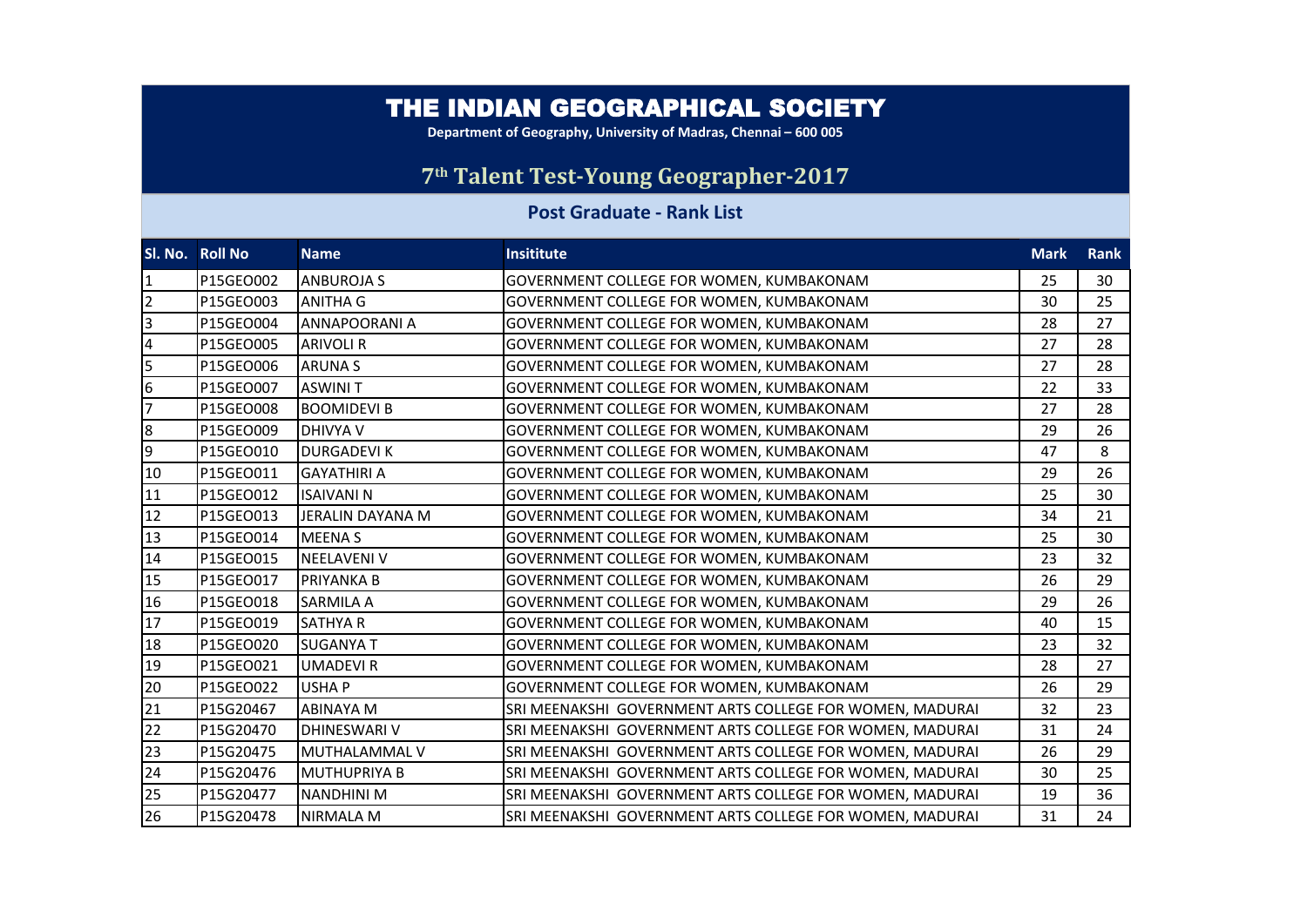| 27 | P15G20479 | <b>NITHYA P</b>             | SRI MEENAKSHI GOVERNMENT ARTS COLLEGE FOR WOMEN, MADURAI | 27 | 28             |
|----|-----------|-----------------------------|----------------------------------------------------------|----|----------------|
| 28 | P15G20480 | RAJAMEENA E                 | SRI MEENAKSHI GOVERNMENT ARTS COLLEGE FOR WOMEN, MADURAI | 23 | 32             |
| 29 | P15G20481 | <b>REVATHIS</b>             | SRI MEENAKSHI GOVERNMENT ARTS COLLEGE FOR WOMEN, MADURAI | 32 | 23             |
| 30 | P15G20482 | <b>SARANYA DEVI P</b>       | SRI MEENAKSHI GOVERNMENT ARTS COLLEGE FOR WOMEN, MADURAI | 35 | 20             |
| 31 | P15G20483 | <b>SUDHAM</b>               | SRI MEENAKSHI GOVERNMENT ARTS COLLEGE FOR WOMEN, MADURAI | 24 | 31             |
| 32 | P14G19077 | SAKTHI ESWARI P             | SRI MEENAKSHI GOVERNMENT ARTS COLLEGE FOR WOMEN, MADURAI | 31 | 24             |
| 33 | P15GE2136 | <b>AHILA N</b>              | GOVERNMENT ARTS COLLEGE, KUMBAKONAM                      | 29 | 26             |
| 34 | P15GE2137 | <b>AMARNATH A</b>           | GOVERNMENT ARTS COLLEGE, KUMBAKONAM                      | 33 | 22             |
| 35 | P15GE2138 | <b>ANUSHIYA T</b>           | GOVERNMENT ARTS COLLEGE, KUMBAKONAM                      | 31 | 24             |
| 36 | P15GE2139 | <b>BAKIYA V</b>             | GOVERNMENT ARTS COLLEGE, KUMBAKONAM                      | 27 | 28             |
| 37 | P15GE2140 | BALASUBRAMANIAN M           | GOVERNMENT ARTS COLLEGE, KUMBAKONAM                      | 29 | 26             |
| 38 | P15GE2141 | <b>DHAVAPPUTHALVI C</b>     | GOVERNMENT ARTS COLLEGE, KUMBAKONAM                      | 31 | 24             |
| 39 | P15GE2142 | <b>DURGADEVIT</b>           | GOVERNMENT ARTS COLLEGE, KUMBAKONAM                      | 21 | 34             |
| 40 | P15GE2143 | <b>INDRAN</b>               | GOVERNMENT ARTS COLLEGE, KUMBAKONAM                      | 40 | 15             |
| 41 | P15GE2144 | <b>JASMINE T</b>            | GOVERNMENT ARTS COLLEGE, KUMBAKONAM                      | 20 | 35             |
| 42 | P15GE2146 | <b>KIRUBA V</b>             | GOVERNMENT ARTS COLLEGE, KUMBAKONAM                      | 32 | 23             |
| 43 | P15GE2148 | <b>MATHAVAN M</b>           | GOVERNMENT ARTS COLLEGE, KUMBAKONAM                      | 23 | 32             |
| 44 | P15GE2149 | <b>MEENAK</b>               | GOVERNMENT ARTS COLLEGE, KUMBAKONAM                      | 23 | 32             |
| 45 | P15GE2150 | PRIYANGA M                  | GOVERNMENT ARTS COLLEGE, KUMBAKONAM                      | 26 | 29             |
| 46 | P15GE2151 | <b>SATHIYA R</b>            | GOVERNMENT ARTS COLLEGE, KUMBAKONAM                      | 25 | 30             |
| 47 | P15GE2152 | <b>SORNAK</b>               | GOVERNMENT ARTS COLLEGE, KUMBAKONAM                      | 29 | 26             |
| 48 | P15GE2153 | <b>SUGANYA P</b>            | GOVERNMENT ARTS COLLEGE, KUMBAKONAM                      | 23 | 32             |
| 49 | P15GE2155 | <b>VALLIC</b>               | GOVERNMENT ARTS COLLEGE, KUMBAKONAM                      | 28 | 27             |
| 50 | 1532Q0001 | <b>AROKIYA SHAM ANAND E</b> | BHARATIYAR UNIVERSITY ARTS AND SCIENCE COLLEGE, GUDULUR  | 38 | 17             |
| 51 | 1532Q0002 | PRABHU D                    | BHARATIYAR UNIVERSITY ARTS AND SCIENCE COLLEGE, GUDULUR  | 28 | 27             |
| 52 | 1532Q0003 | <b>SRIBIN E G</b>           | BHARATIYAR UNIVERSITY ARTS AND SCIENCE COLLEGE, GUDULUR  | 26 | 29             |
| 53 | 1532Q0004 | <b>JAYALAKSHMIR</b>         | BHARATIYAR UNIVERSITY ARTS AND SCIENCE COLLEGE, GUDULUR  | 33 | 22             |
| 54 | 1532Q0005 | <b>MAHADEVIS</b>            | BHARATIYAR UNIVERSITY ARTS AND SCIENCE COLLEGE, GUDULUR  | 27 | 28             |
| 55 | 1532Q0006 | <b>RUBINI S</b>             | BHARATIYAR UNIVERSITY ARTS AND SCIENCE COLLEGE, GUDULUR  | 48 | $\overline{7}$ |
| 56 | 1532Q0007 | <b>SUJITHAMOL PS</b>        | BHARATIYAR UNIVERSITY ARTS AND SCIENCE COLLEGE, GUDULUR  | 37 | 18             |
| 57 | 15MAG201  | <b>KALPANAK</b>             | GOVERNMENT ARTS COLLEGE, COIMBATORE                      | 37 | 18             |
| 58 | 15MAG203  | PRIYANGA M                  | GOVERNMENT ARTS COLLEGE, COIMBATORE                      | 36 | 19             |
| 59 | 15MAG204  | <b>SATHYAT</b>              | GOVERNMENT ARTS COLLEGE, COIMBATORE                      | 36 | 19             |
| 60 | 15MAG205  | <b>SUGANYA A</b>            | <b>GOVERNMENT ARTS COLLEGE, COIMBATORE</b>               | 24 | 31             |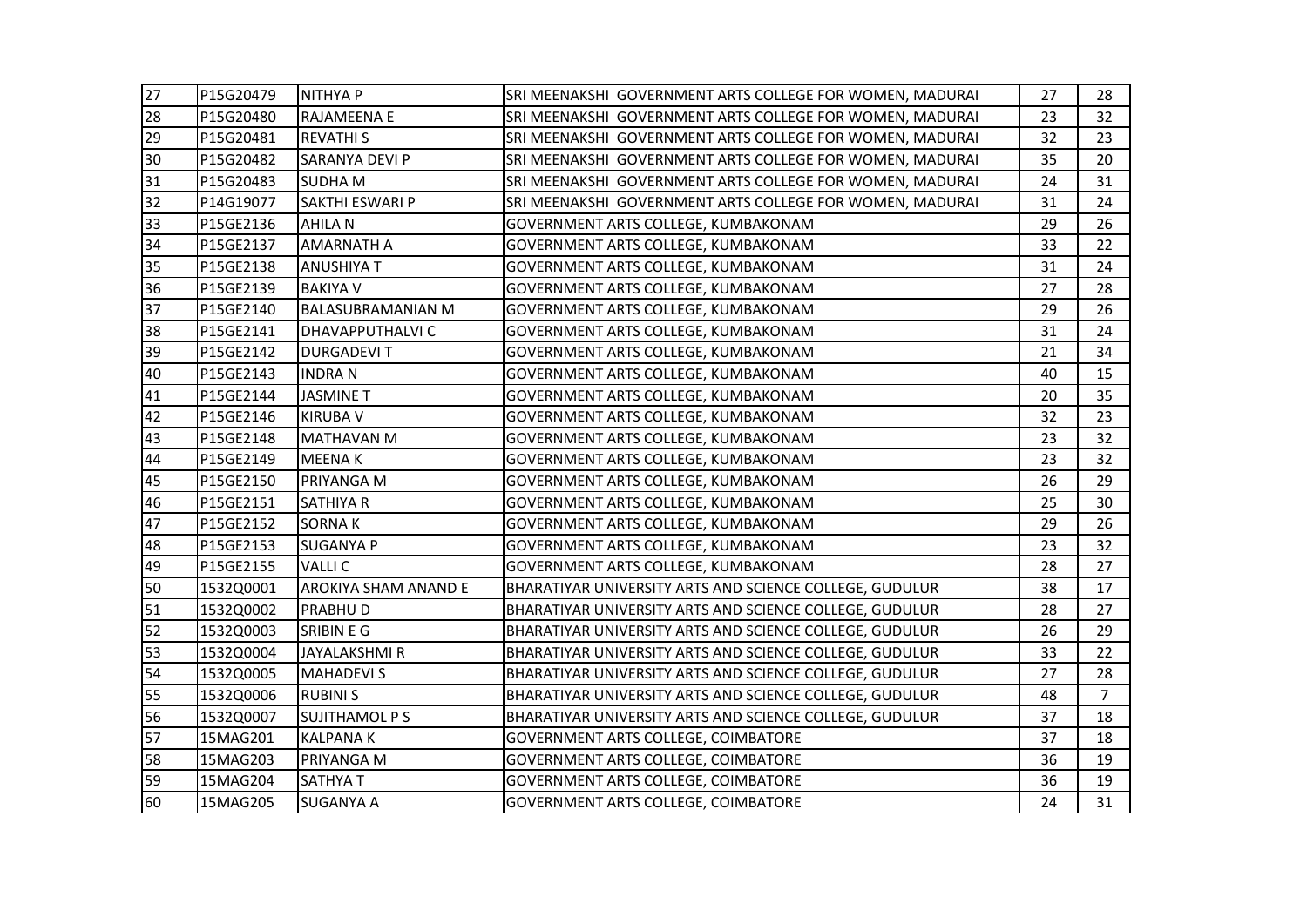| 61 | 15MAG206   | <b>CHINNA DURAI R</b>    | GOVERNMENT ARTS COLLEGE, COIMBATORE            | 27 | 28             |
|----|------------|--------------------------|------------------------------------------------|----|----------------|
| 62 | 15MAG207   | <b>DHILIBAN E</b>        | GOVERNMENT ARTS COLLEGE, COIMBATORE            | 33 | 22             |
| 63 | 15MAG208   | <b>GOPALA KRISHNAN S</b> | GOVERNMENT ARTS COLLEGE, COIMBATORE            | 26 | 29             |
| 64 | 15MAG210   | <b>NAGARAJAN R</b>       | GOVERNMENT ARTS COLLEGE, COIMBATORE            | 39 | 16             |
| 65 | 15MAG212   | RANGARAJ C               | GOVERNMENT ARTS COLLEGE, COIMBATORE            | 33 | 22             |
| 66 | 15MAG213   | SANTHANAKUMAR R          | GOVERNMENT ARTS COLLEGE, COIMBATORE            | 41 | 14             |
| 67 | 15MAG215   | <b>SURIYAPRAKASH B</b>   | GOVERNMENT ARTS COLLEGE, COIMBATORE            | 28 | 27             |
| 68 | 15MAG217   | <b>JEROM JAMES</b>       | GOVERNMENT ARTS COLLEGE, COIMBATORE            | 57 | $\overline{3}$ |
| 69 | 15MAG219   | <b>KARAN M</b>           | GOVERNMENT ARTS COLLEGE, COIMBATORE            | 21 | 34             |
| 70 | 15MAG221   | <b>DHIVYAI</b>           | GOVERNMENT ARTS COLLEGE, COIMBATORE            | 23 | 32             |
| 71 | 15MAG223   | <b>RAMYAR</b>            | GOVERNMENT ARTS COLLEGE, COIMBATORE            | 29 | 26             |
| 72 | 152GEO01   | <b>MANJULA S</b>         | NIRMALA COLLEGE FOR WOMEN COIMBATORE           | 31 | 24             |
| 73 | 152GEO03   | <b>SUMAIYA A</b>         | NIRMALA COLLEGE FOR WOMEN COIMBATORE           | 41 | 14             |
| 74 | 152GEO04   | YAZHINI P                | NIRMALA COLLEGE FOR WOMEN COIMBATORE           | 36 | 19             |
| 75 | 152GEO05   | <b>ANJITHA P</b>         | NIRMALA COLLEGE FOR WOMEN COIMBATORE           | 48 | $\overline{7}$ |
| 76 | 15PY178901 | <b>ANANDHAKUMAR P</b>    | GOVERNMENT ARTS COLLEGE, SALEM                 | 24 | 31             |
| 77 | 15PY178902 | <b>BHARATHIRAJA B</b>    | GOVERNMENT ARTS COLLEGE, SALEM                 | 25 | 30             |
| 78 | 15PY178904 | <b>JAYAPRAHASH</b>       | GOVERNMENT ARTS COLLEGE, SALEM                 | 27 | 28             |
| 79 | 15PY178905 | <b>KARTHIKEYAN G</b>     | GOVERNMENT ARTS COLLEGE, SALEM                 | 38 | 17             |
| 80 | 15PY178906 | RAJASEKARAN C            | GOVERNMENT ARTS COLLEGE, SALEM                 | 26 | 29             |
| 81 | 15PY178907 | <b>SAHTHIVEL M</b>       | GOVERNMENT ARTS COLLEGE, SALEM                 | 26 | 29             |
| 82 | 15PY178908 | <b>SOUNDARRAJ S</b>      | GOVERNMENT ARTS COLLEGE, SALEM                 | 32 | 23             |
| 83 | 15PY178909 | <b>SRINIVAS R</b>        | GOVERNMENT ARTS COLLEGE, SALEM                 | 27 | 28             |
| 84 | 15PY178910 | <b>TAMILARASAN M</b>     | GOVERNMENT ARTS COLLEGE, SALEM                 | 26 | 29             |
| 85 | 15PY178911 | <b>VELUSAMY S</b>        | GOVERNMENT ARTS COLLEGE, SALEM                 | 28 | 27             |
| 86 | 15PY178912 | <b>KALIARASI A</b>       | GOVERNMENT ARTS COLLEGE, SALEM                 | 26 | 29             |
| 87 | 15PY178913 | <b>MAHALAKSHMI P</b>     | GOVERNMENT ARTS COLLEGE, SALEM                 | 23 | 32             |
| 88 | 15PY178914 | <b>MEENA C</b>           | GOVERNMENT ARTS COLLEGE, SALEM                 | 23 | 32             |
| 89 | 15PY178915 | <b>SARANYA S</b>         | GOVERNMENT ARTS COLLEGE, SALEM                 | 27 | 28             |
| 90 | 15PY178916 | <b>UNNAMALACHI A</b>     | GOVERNMENT ARTS COLLEGE, SALEM                 | 25 | 30             |
| 91 | 15PY178917 | <b>VIJAYA E</b>          | GOVERNMENT ARTS COLLEGE, SALEM                 | 28 | 27             |
| 92 | 15PGG1002  | PRABAKARAN J             | ARIGNAR ANNA GOVERNMENT ARTS COLLEGE, NAMAKKAL | 20 | 35             |
| 93 | 15PGG1004  | SIVE R                   | ARIGNAR ANNA GOVERNMENT ARTS COLLEGE, NAMAKKAL | 26 | 29             |
| 94 | 15PGG1005  | <b>THIRUPPATHI A</b>     | ARIGNAR ANNA GOVERNMENT ARTS COLLEGE, NAMAKKAL | 18 | 37             |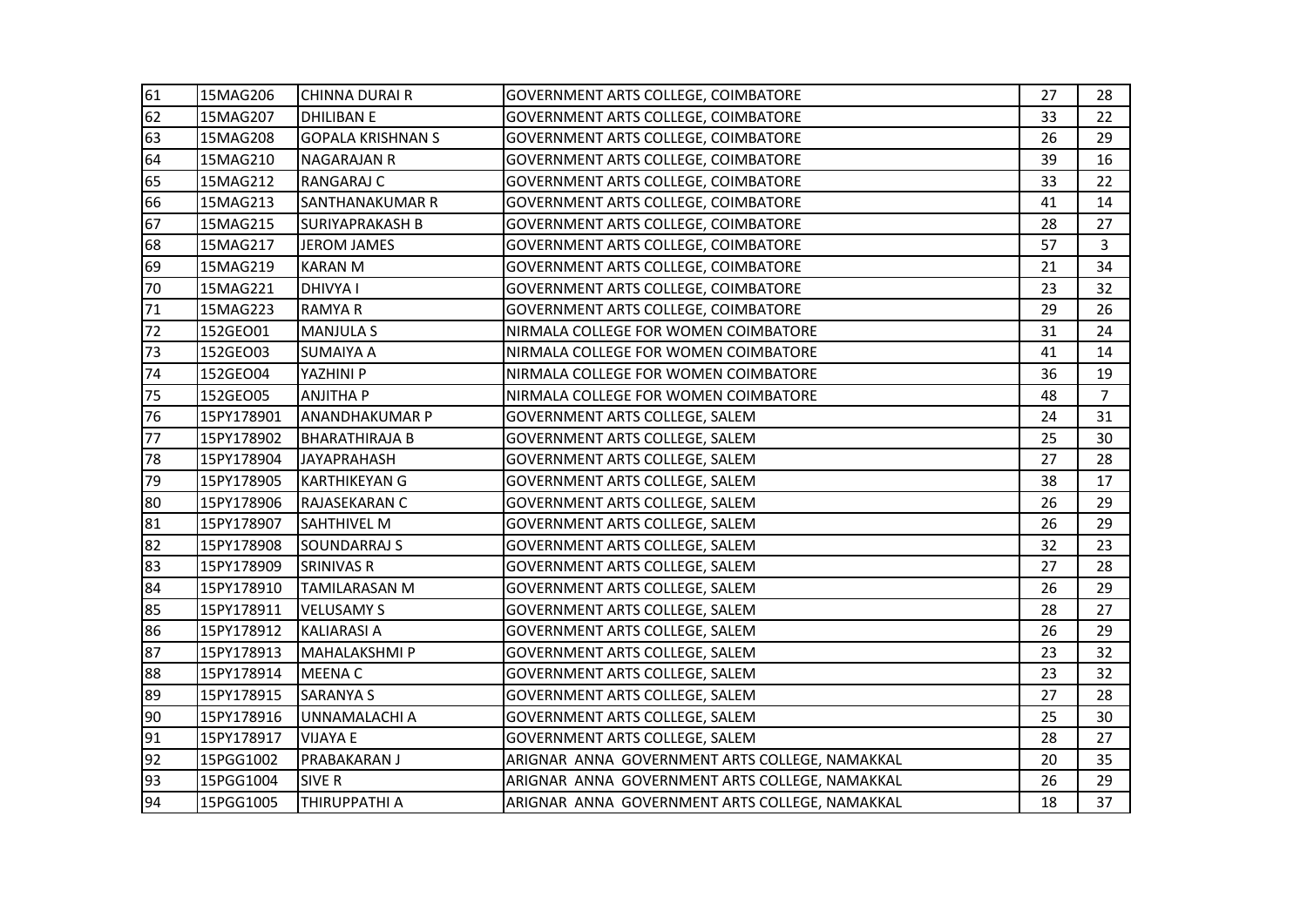| 95  | 15PGG1006 | <b>VINOTHA E</b>      | ARIGNAR ANNA GOVERNMENT ARTS COLLEGE, NAMAKKAL        | 25 | 30 |
|-----|-----------|-----------------------|-------------------------------------------------------|----|----|
| 96  | 152801    | <b>ANANSIYA S</b>     | GOVERNMENT ARTS COLLEGE, KARUR                        | 37 | 18 |
| 97  | 152802    | <b>BHUVANESWARI B</b> | GOVERNMENT ARTS COLLEGE, KARUR                        | 23 | 32 |
| 98  | 152803    | <b>BOOBALAN K</b>     | GOVERNMENT ARTS COLLEGE, KARUR                        | 22 | 33 |
| 99  | 152804    | <b>GOPINATH M</b>     | GOVERNMENT ARTS COLLEGE, KARUR                        | 25 | 30 |
| 100 | 152805    | <b>GOPINATH S</b>     | GOVERNMENT ARTS COLLEGE, KARUR                        | 26 | 29 |
| 101 | 152809    | <b>KAVIN R</b>        | GOVERNMENT ARTS COLLEGE, KARUR                        | 21 | 34 |
| 102 | 152810    | <b>MAGESHKUMAR K</b>  | GOVERNMENT ARTS COLLEGE, KARUR                        | 29 | 26 |
| 103 | 152811    | <b>MAHALAKSHMI P</b>  | GOVERNMENT ARTS COLLEGE, KARUR                        | 20 | 35 |
| 104 | 152812    | <b>MEKALA K</b>       | GOVERNMENT ARTS COLLEGE, KARUR                        | 31 | 24 |
| 105 | 152813    | MENAKA M              | GOVERNMENT ARTS COLLEGE, KARUR                        | 28 | 27 |
| 106 | 152814    | NANDHINI DEVI K       | GOVERNMENT ARTS COLLEGE, KARUR                        | 22 | 33 |
| 107 | 152815    | NITHYA G              | GOVERNMENT ARTS COLLEGE, KARUR                        | 26 | 29 |
| 108 | 152816    | PALANIVEL G           | GOVERNMENT ARTS COLLEGE, KARUR                        | 32 | 23 |
| 109 | 152817    | POTHUMPONNU M         | <b>GOVERNMENT ARTS COLLEGE, KARUR</b>                 | 30 | 25 |
| 110 | 152818    | PRABHAKARAN M         | GOVERNMENT ARTS COLLEGE, KARUR                        | 26 | 29 |
| 111 | 152819    | RAJESHKUMAR V         | GOVERNMENT ARTS COLLEGE, KARUR                        | 20 | 35 |
| 112 | 152820    | <b>SANGEETHA P</b>    | GOVERNMENT ARTS COLLEGE, KARUR                        | 29 | 26 |
| 113 | 152821    | SANMUGA SUNDARI R     | GOVERNMENT ARTS COLLEGE, KARUR                        | 25 | 30 |
| 114 | 152824    | <b>STEPI GIRIJA G</b> | GOVERNMENT ARTS COLLEGE, KARUR                        | 23 | 32 |
| 115 | 152825    | <b>SURESH R</b>       | GOVERNMENT ARTS COLLEGE, KARUR                        | 20 | 35 |
| 116 | 15PGE02   | <b>GOWTHAMRAJ G</b>   | PERIYAR E. V. R. COLLEGE, TIRUCHIRAPPALLI             | 19 | 36 |
| 117 | 15PGE03   | <b>GURUMOORTHY S</b>  | PERIYAR E. V. R. COLLEGE, TIRUCHIRAPPALLI             | 28 | 27 |
| 118 | 15PGE04   | <b>KALAIARASAN I</b>  | PERIYAR E. V. R. COLLEGE, TIRUCHIRAPPALLI             | 25 | 30 |
| 119 | 15PGE05   | KALAIARASAN M         | PERIYAR E. V. R. COLLEGE, TIRUCHIRAPPALLI             | 26 | 29 |
| 120 | P15GE01   | <b>ARUNADEVI P</b>    | KUNTHAVAI NACHIYAR GOVERNMENT ARTS COLLEGE, THANJAVUR | 28 | 27 |
| 121 | P15GE02   | <b>BAIRAVI R</b>      | KUNTHAVAI NACHIYAR GOVERNMENT ARTS COLLEGE, THANJAVUR | 25 | 30 |
| 122 | P15GE03   | <b>BALAMANI A</b>     | KUNTHAVAI NACHIYAR GOVERNMENT ARTS COLLEGE, THANJAVUR | 20 | 35 |
| 123 | P15GE04   | <b>GEETHA G</b>       | KUNTHAVAI NACHIYAR GOVERNMENT ARTS COLLEGE, THANJAVUR | 22 | 33 |
| 124 | P15GE05   | <b>GEETHANJALI S</b>  | KUNTHAVAI NACHIYAR GOVERNMENT ARTS COLLEGE, THANJAVUR | 28 | 27 |
| 125 | P15GE06   | <b>HEMAR</b>          | KUNTHAVAI NACHIYAR GOVERNMENT ARTS COLLEGE, THANJAVUR | 28 | 27 |
| 126 | P15GE07   | <b>JAUAPRIYA S</b>    | KUNTHAVAI NACHIYAR GOVERNMENT ARTS COLLEGE, THANJAVUR | 31 | 24 |
| 127 | P15GE08   | <b>KARTHIKA S</b>     | KUNTHAVAI NACHIYAR GOVERNMENT ARTS COLLEGE, THANJAVUR | 32 | 23 |
| 128 | P15GE09   | <b>MONISHAP</b>       | KUNTHAVAI NACHIYAR GOVERNMENT ARTS COLLEGE, THANJAVUR | 32 | 23 |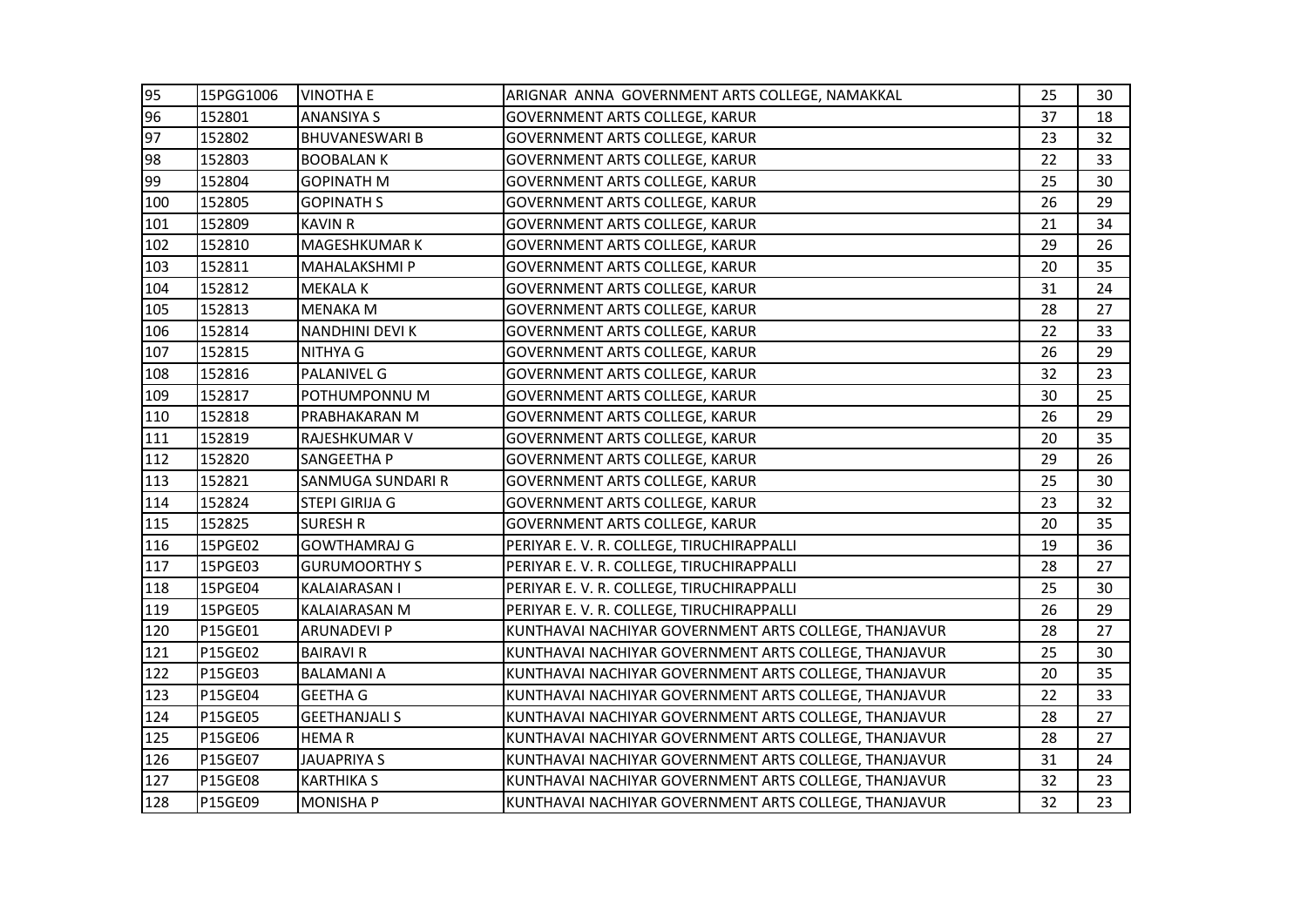| 129 | P15GE12                | <b>RANJITHA I</b>                | KUNTHAVAI NACHIYAR GOVERNMENT ARTS COLLEGE, THANJAVUR | 19 | 36          |
|-----|------------------------|----------------------------------|-------------------------------------------------------|----|-------------|
| 130 | P15GE14                | <b>SATHIYA S</b>                 | KUNTHAVAI NACHIYAR GOVERNMENT ARTS COLLEGE, THANJAVUR | 27 | 28          |
| 131 | P15GE15                | <b>SEDHO RANI R</b>              | KUNTHAVAI NACHIYAR GOVERNMENT ARTS COLLEGE, THANJAVUR | 23 | 32          |
| 132 | P15GE16                | <b>SUGANYA M</b>                 | KUNTHAVAI NACHIYAR GOVERNMENT ARTS COLLEGE, THANJAVUR | 21 | 34          |
| 133 | P15GE17                | THAMIZHINI P                     | KUNTHAVAI NACHIYAR GOVERNMENT ARTS COLLEGE, THANJAVUR | 28 | 27          |
| 134 | 154327ER001 ABIRAMIS   |                                  | M.V.M GOVENRMENT COLLEGE FOR WOMEN, DINDIGUL          | 24 | 31          |
| 135 |                        | 154327ER002 ANJALA DEVI B        | M.V.M GOVENRMENT COLLEGE FOR WOMEN, DINDIGUL          | 25 | 30          |
| 136 |                        | 154327ER003 BANUPRIYA D          | M.V.M GOVENRMENT COLLEGE FOR WOMEN, DINDIGUL          | 25 | 30          |
| 137 | 154327ER004 DEVIKA M   |                                  | M.V.M GOVENRMENT COLLEGE FOR WOMEN, DINDIGUL          | 33 | 22          |
| 138 |                        | 154327ER005 LOGESHWARY P         | M.V.M GOVENRMENT COLLEGE FOR WOMEN, DINDIGUL          | 28 | 27          |
| 139 |                        | 154327ER006 MANJULA DEVI S       | M.V.M GOVENRMENT COLLEGE FOR WOMEN, DINDIGUL          | 24 | 31          |
| 140 |                        | 154327ER007 MURUGAMMAL M         | M.V.M GOVENRMENT COLLEGE FOR WOMEN, DINDIGUL          | 24 | 31          |
| 141 | 154327ER008 NANDHINI S |                                  | M.V.M GOVENRMENT COLLEGE FOR WOMEN, DINDIGUL          | 27 | 28          |
| 142 | 154327ER009 NIVETHA E  |                                  | M.V.M GOVENRMENT COLLEGE FOR WOMEN, DINDIGUL          | 19 | 36          |
| 143 |                        | 154327ER011 RAJESHWARI P         | M.V.M GOVENRMENT COLLEGE FOR WOMEN, DINDIGUL          | 31 | 24          |
| 144 |                        | 154327ER012 ROOBAMATHIV          | M.V.M GOVENRMENT COLLEGE FOR WOMEN, DINDIGUL          | 23 | 32          |
| 145 | 154327ER014 SASIKAL C  |                                  | M.V.M GOVENRMENT COLLEGE FOR WOMEN, DINDIGUL          | 39 | 16          |
| 146 |                        | 154327ER015 SATHIYAJOTHI M       | M.V.M GOVENRMENT COLLEGE FOR WOMEN, DINDIGUL          | 22 | 33          |
| 147 | 154327ER016 SAVITHRI K |                                  | M.V.M GOVENRMENT COLLEGE FOR WOMEN, DINDIGUL          | 27 | 28          |
| 148 |                        | 154327ER017 SHEEBHA EVANCHALIN F | M.V.M GOVENRMENT COLLEGE FOR WOMEN, DINDIGUL          | 24 | 31          |
| 149 | 154327ER018 SRIDEVI M  |                                  | M.V.M GOVENRMENT COLLEGE FOR WOMEN, DINDIGUL          | 25 | 30          |
| 150 | 154327ER019 SIUMATHI M |                                  | M.V.M GOVENRMENT COLLEGE FOR WOMEN, DINDIGUL          | 24 | 31          |
| 151 | B505001                | <b>ABHIJITH A</b>                | MADURAI KAMARAJ UNIVERSITY MADURAI                    | 58 | $2^{\circ}$ |
| 152 | B505002                | <b>ABILASH HOSE RJ</b>           | MADURAI KAMARAJ UNIVERSITY MADURAI                    | 32 | 23          |
| 153 | B505003                | <b>DHANYA S</b>                  | MADURAI KAMARAJ UNIVERSITY MADURAI                    | 32 | 23          |
| 154 | B505004                | <b>JINITHAV</b>                  | MADURAI KAMARAJ UNIVERSITY MADURAI                    | 23 | 32          |
| 155 | B505005                | MALLEESWARI V                    | MADURAI KAMARAJ UNIVERSITY MADURAI                    | 50 | 6           |
| 156 | B505006                | <b>MINNALKODI R</b>              | MADURAI KAMARAJ UNIVERSITY MADURAI                    | 33 | 22          |
| 157 | B505007                | <b>MOHANAPRIYA K</b>             | MADURAI KAMARAJ UNIVERSITY MADURAI                    | 32 | 23          |
| 158 | B505008                | PREMA B                          | MADURAI KAMARAJ UNIVERSITY MADURAI                    | 27 | 28          |
| 159 | B505009                | RAJEE R                          | MADURAI KAMARAJ UNIVERSITY MADURAI                    | 31 | 24          |
| 160 | B505011                | SATHIYASHEELA C                  | MADURAI KAMARAJ UNIVERSITY MADURAI                    | 24 | 31          |
| 161 | B505012                | SHYJU O                          | MADURAI KAMARAJ UNIVERSITY MADURAI                    | 37 | 18          |
| 162 | B505013                | <b>SUDHAK</b>                    | MADURAI KAMARAJ UNIVERSITY MADURAI                    | 34 | 21          |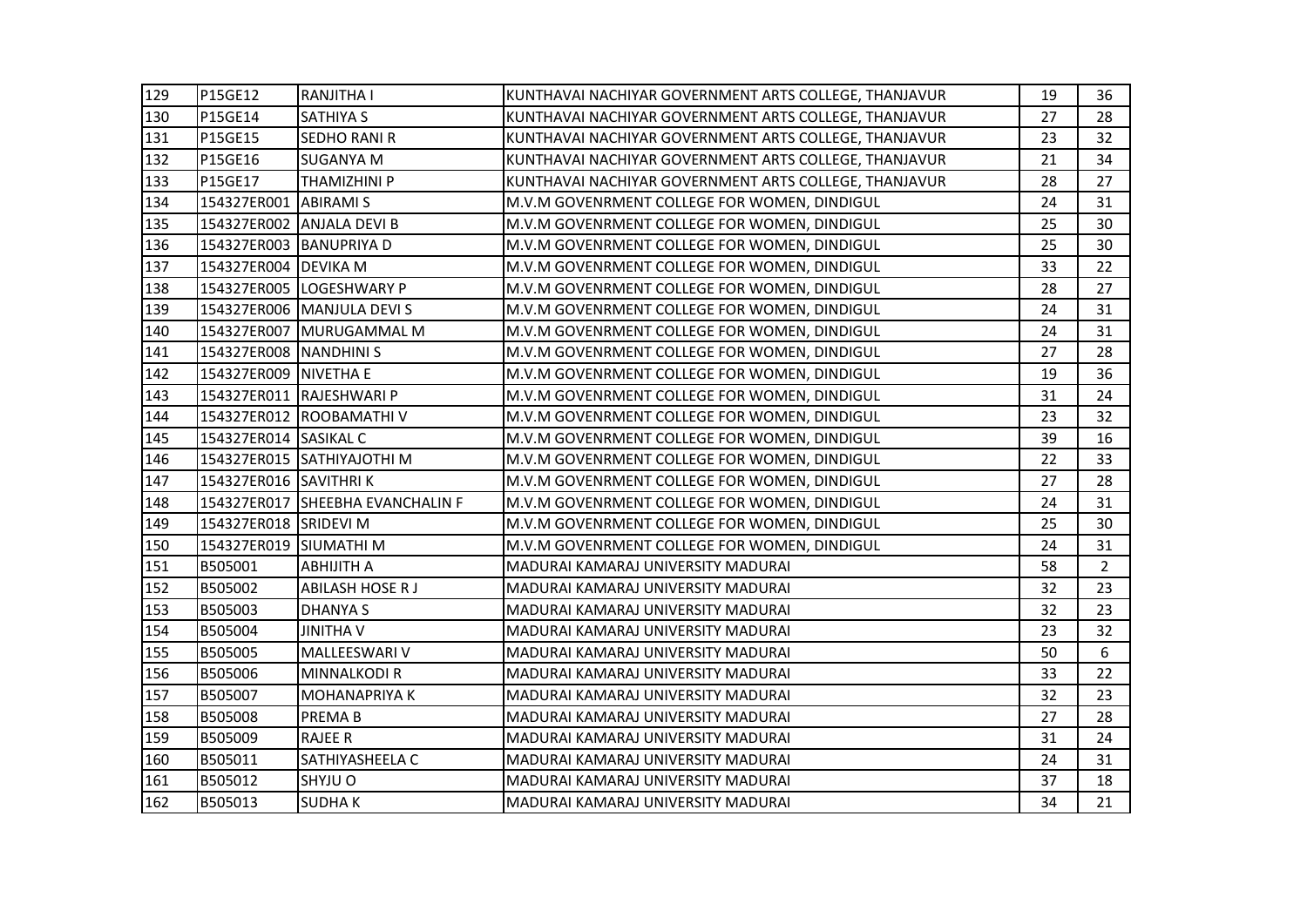| 163 | B505014  | <b>VANMATHIR</b>              | MADURAI KAMARAJ UNIVERSITY MADURAI      | 36 | 19           |
|-----|----------|-------------------------------|-----------------------------------------|----|--------------|
| 164 | B553002  | NISHAYINI I                   | ERAC MADURAI KAMARAJ UNIVERSITY MADURAI | 25 | 30           |
| 165 | B553003  | POONKODI K                    | ERAC MADURAI KAMARAJ UNIVERSITY MADURAI | 27 | 28           |
| 166 | 33215401 | <b>ASBITHA L BABU</b>         | UNIVERSITY OF MADRAS, CHENNAI           | 43 | 12           |
| 167 | 33215402 | HIAZEULE                      | UNIVERSITY OF MADRAS, CHENNAI           | 34 | 21           |
| 168 | 33215403 | <b>ILAMATHI P R</b>           | UNIVERSITY OF MADRAS, CHENNAI           | 45 | 10           |
| 169 | 33215404 | <b>INDRANI MUKHERJEE</b>      | UNIVERSITY OF MADRAS, CHENNAI           | 56 | 4            |
| 170 | 33215405 | <b>KAVITHA S</b>              | UNIVERSITY OF MADRAS, CHENNAI           | 41 | 14           |
| 171 | 33215406 | <b>LIBINARS</b>               | UNIVERSITY OF MADRAS, CHENNAI           | 73 | $\mathbf{1}$ |
| 172 | 33215407 | PRIYA P                       | UNIVERSITY OF MADRAS, CHENNAI           | 18 | 37           |
| 173 | 33215408 | RESHMA V K                    | UNIVERSITY OF MADRAS, CHENNAI           | 37 | 18           |
| 174 | 33215409 | <b>RINKU DEB</b>              | UNIVERSITY OF MADRAS, CHENNAI           | 25 | 30           |
| 175 | 33215410 | <b>ANUPAM NARJINARY</b>       | UNIVERSITY OF MADRAS, CHENNAI           | 43 | 12           |
| 176 | 33215411 | DANNY H LALRAMHLUPUIA         | UNIVERSITY OF MADRAS, CHENNAI           | 32 | 23           |
| 177 | 33215412 | <b>DINESH N</b>               | UNIVERSITY OF MADRAS, CHENNAI           | 42 | 13           |
| 178 | 33215413 | INDHIYASELVAN                 | UNIVERSITY OF MADRAS, CHENNAI           | 52 | 5            |
| 179 | 33215414 | LALDINCHHLIAHA                | UNIVERSITY OF MADRAS, CHENNAI           | 46 | 9            |
| 180 | 33215415 | LALMALSAWMTLUANGA F           | UNIVERSITY OF MADRAS, CHENNAI           | 35 | 20           |
| 181 | 33215416 | <b>MIDLERTHANGLIAN LEIVON</b> | UNIVERSITY OF MADRAS, CHENNAI           | 44 | 11           |
| 182 | 33215417 | <b>NELSON DEBBARMA</b>        | UNIVERSITY OF MADRAS, CHENNAI           | 32 | 23           |
| 183 | 33215418 | SANDEEP KUMAR SINGH           | UNIVERSITY OF MADRAS, CHENNAI           | 52 | 5            |
| 184 | 33215419 | <b>SHYAM SUNDAR V</b>         | UNIVERSITY OF MADRAS, CHENNAI           | 31 | 24           |
| 185 | 33215420 | <b>SURESH KUMAR R</b>         | UNIVERSITY OF MADRAS, CHENNAI           | 20 | 35           |
| 186 | 20156803 | MOGALINGAM M                  | PRESIDENCY COLLEGE, CHENNAI             | 27 | 28           |
| 187 | 20156804 | PAL SELVAN K                  | PRESIDENCY COLLEGE, CHENNAI             | 30 | 25           |
| 188 | 20156805 | RAJADURAI R                   | PRESIDENCY COLLEGE, CHENNAI             | 22 | 33           |
| 189 | 20156807 | <b>SATHISH P</b>              | PRESIDENCY COLLEGE, CHENNAI             | 38 | 17           |
| 190 | 20156808 | SELVAKRISHNAN                 | PRESIDENCY COLLEGE, CHENNAI             | 26 | 29           |
| 191 | 20156810 | <b>VIGNESH M</b>              | PRESIDENCY COLLEGE, CHENNAI             | 40 | 15           |
| 192 | 20156811 | <b>VIMAL S</b>                | PRESIDENCY COLLEGE, CHENNAI             | 25 | 30           |
| 193 | 20156812 | <b>GRACE SELVARANI E</b>      | PRESIDENCY COLLEGE, CHENNAI             | 37 | 18           |
| 194 | 20156813 | PAVITHRA M                    | PRESIDENCY COLLEGE, CHENNAI             | 25 | 30           |
| 195 | 20156814 | <b>RUBA B</b>                 | PRESIDENCY COLLEGE, CHENNAI             | 21 | 34           |
| 196 | 20156815 | <b>SUGANYA B</b>              | PRESIDENCY COLLEGE, CHENNAI             | 29 | 26           |